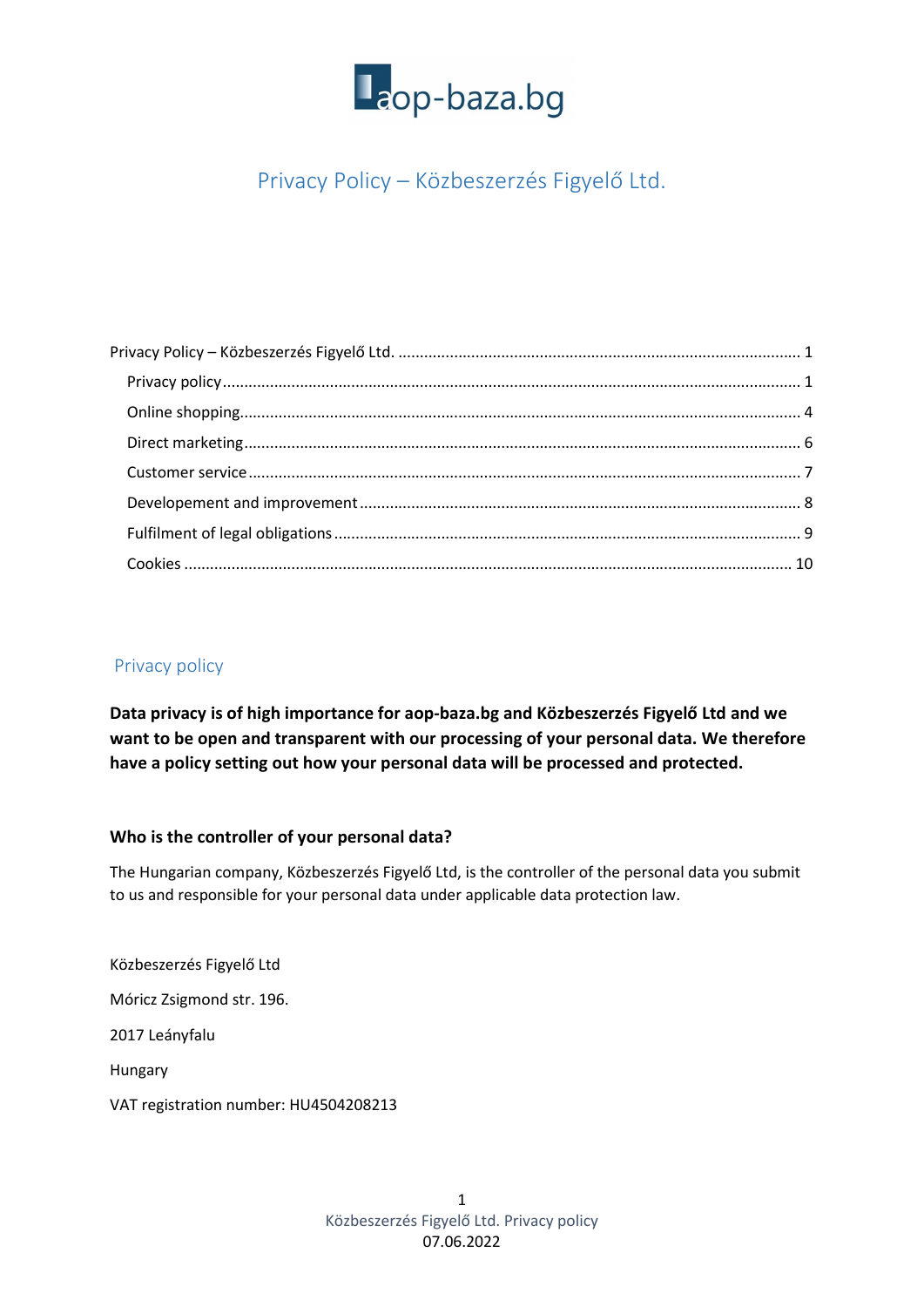

#### Where do we store your data?

The data that we collect from you is stored within the European Economic Area ("EEA").

Server provider:

DoclerNet Hosting Ltd

1101 Budapest, Expo sq. 5-7.

Telephone nr: +36 1 432 3133

Email: info@doclernet.hu

#### Who can access your data?

The employees of Közbeszerzés Figyelő Ltd.

We never pass on, sell or swap your data for marketing purposes to third parties outside the Közbeszerzés Figyelő Ltd. Data that is forwarded to third parties, is only used to provide you with our services. You will find categories of third parties under every specific process below.

#### What is the legal ground for processing?

For every specific process of personal data we collect from you, we will inform you whether the provision of personal data is statutory or required to enter a contract and whether it is an obligation to provide the personal data and possible consequences if you choose not to.

#### What are your rights?

Right to access:

You have the right to request information about the personal data we hold on you at any time. You can contact us at info@aop-baza.bg and we will provide you with your personal data via e-mail within 30 days.

Right to portability:

Whenever aop-baza.bg processes your personal data, by automated means based on your consent or based on an agreement, you have the right to get a copy of your data transferred to you or to another party within 30 days in an electronic format. This only includes the personal data you have submitted to us.

Right to rectification: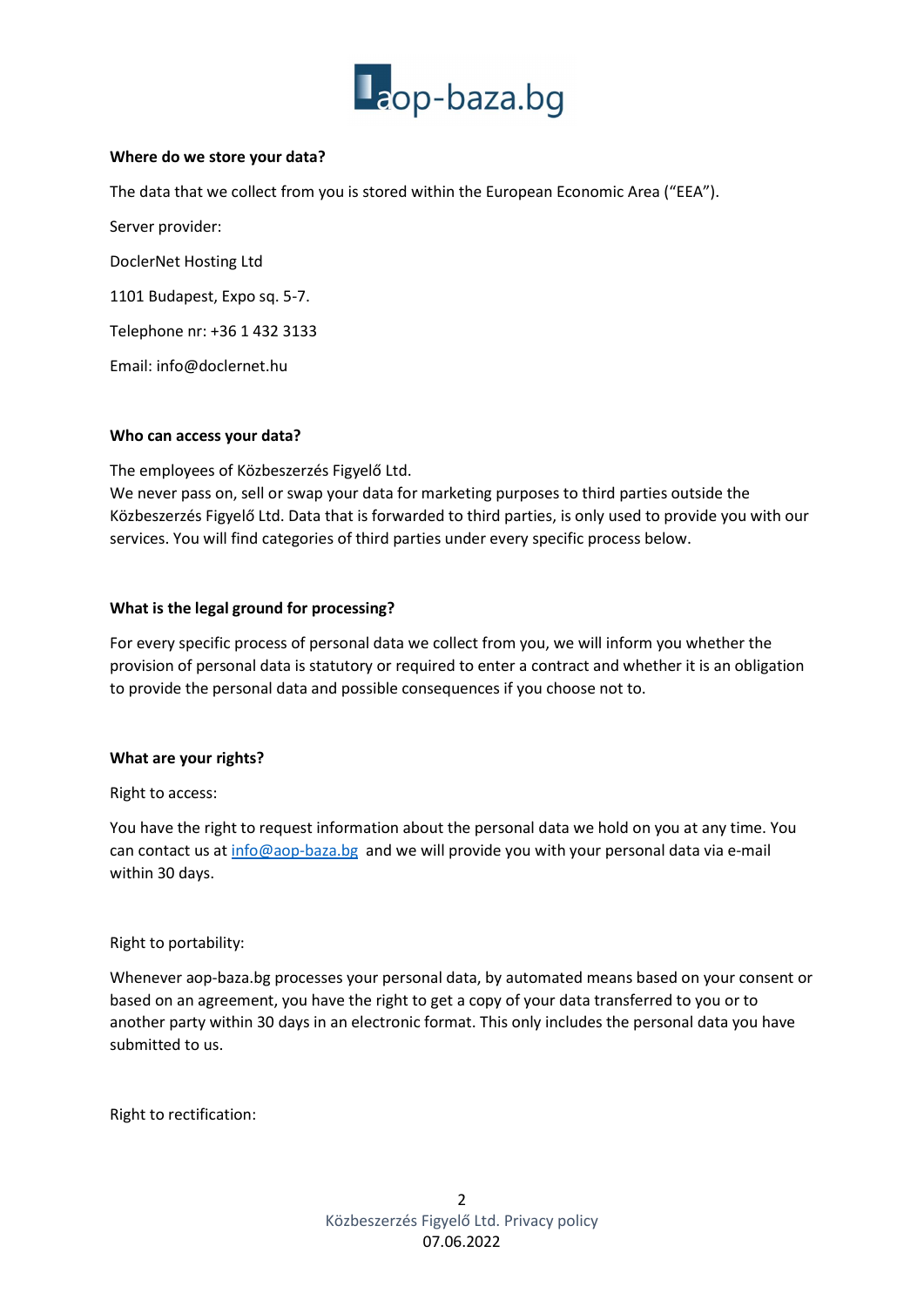You have the right to request rectification of your personal data if the information is incorrect, including the right to have incomplete personal data completed. If you have a aop-baza.bg account, you can edit your personal data under your account pages.

#### Right to erasure:

You have the right to erase any personal data processed by Közbeszerzés Figyelő Ltd at any time except for the following situations:

- You have an ongoing matter with Customer Service

- You have an open order which has not yet been serviced or partially serviced

- You have an unsettled debt with Közbeszerzés Figyelő Ltd, regardless of the payment method

- If you are suspected or have misused our services within the last three years

- your debt has been sold to a third party within the last three years or one year for deceased customers

- Your credit application has been rejected within the last three months

- If you have made any purchase, we will keep your personal data in connection to your transaction for book-keeping purposes

Your right to object to processing based on legitimate interest:

You have the right to object to processing of your personal data that is based on Közbeszerzés Figyelő Ltd's legitimate interest. Közbeszerzés Figyelő Ltd will not continue to process the personal data unless we can demonstrate legitimate grounds for the process which overrides your interest and rights or due to legal claims.

Your right to object to direct marketing:

You have the right to object to direct marketing, including profiling analysis made for direct marketing purposes.

You can opt out from direct marketing by the following means:

- following the instruction in each marketing emails
- via e-mail at info@aop-baza.bg or info@kozbeszerzesfigyelo.hu

Right to restriction: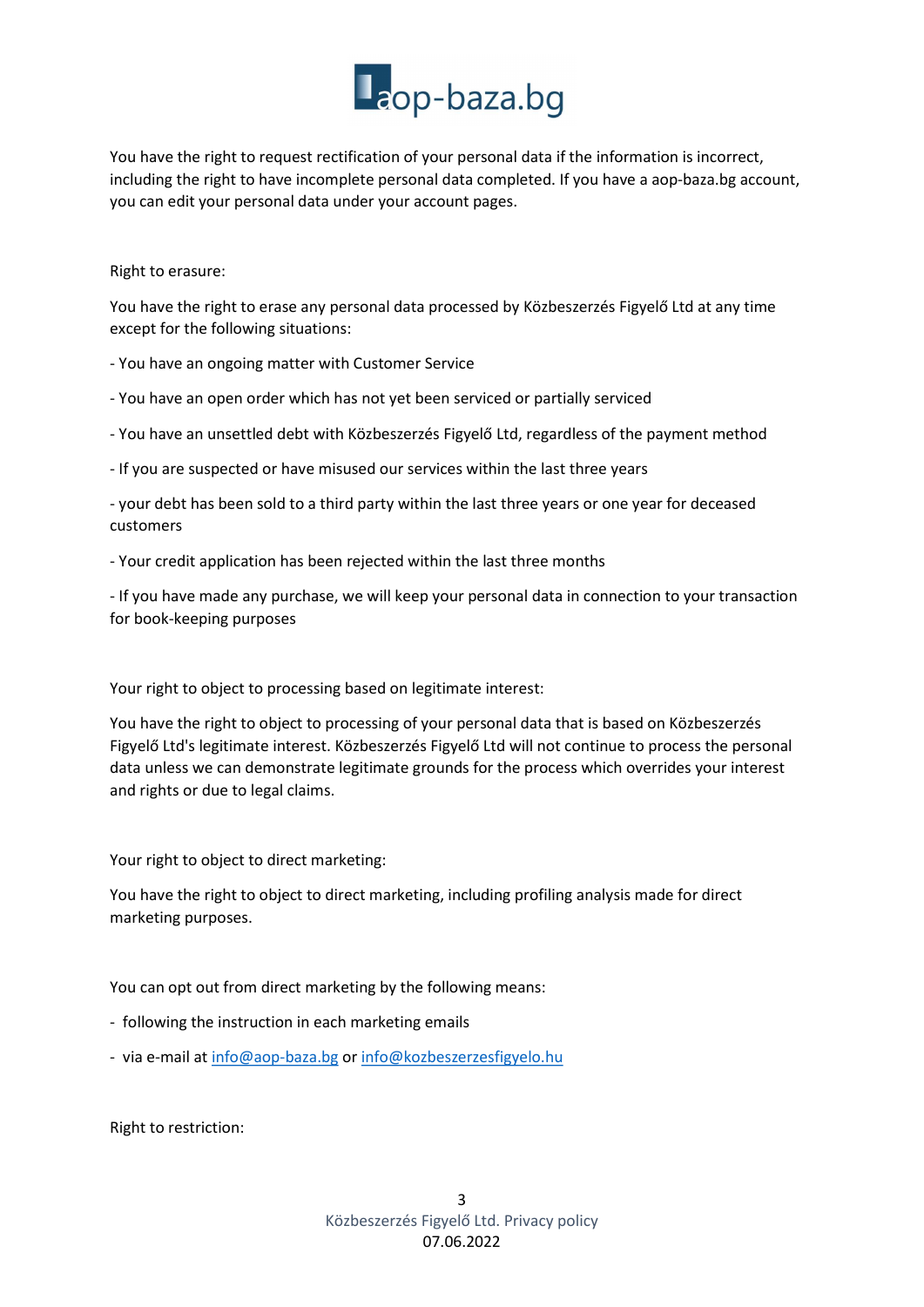You have the right to request that Közbeszerzés Figyelő Ltd restricts the process of your personal data under the following circumstances:

- If you object to a processing based Közbeszerzés Figyelő Ltd:s legitimate interest, Közbeszerzés Figyelő Ltd shall restrict all processing of such data pending the verification of the legitimate interest.

- if you have claim that your personal data is incorrect, Közbeszerzés Figyelő Ltd must restrict all processing of such data pending the verification of the accuracy of the personal data.

- If the processing is unlawful you can oppose the erasure of personal data and instead request the restriction of the use of your personal data instead

- If Közbeszerzés Figyelő Ltd no longer needs the personal data but it is required by you to defend legal claims.

#### How can you exercise your rights?

We take data protection very seriously and therefore we have dedicated customer service personnel to handle your requests in relation to your rights stated above. You can always reach them at info@aop-baza.bg or info@kozbeszerzesfigyelo.hu.

#### Right to complain with a supervisory authority:

If you consider Közbeszerzés Figyelő Ltd to process your personal data in an incorrect way you can contact us. You also have the right to raise a complaint to a supervisory authority.

Nemzeti Adatvédelmi és Információszabadság Hatóság National Personal Data Protection and Patent Authority Postal address: 1530 Budapest, Pf.: 5. Address:1125 Budapest, Szilágyi Erzsébet fasor 22/c Telephone: +36 (1) 391-1400 E-mail: ugyfelszolgalat@naih.hu

#### Updates to our Privacy Notice:

We may need to update our Privacy Notice. The latest version of the Privacy Notice is always available on our website. We will communicate any material changes to the Privacy Notice.

### Online shopping

Why do we use your personal data?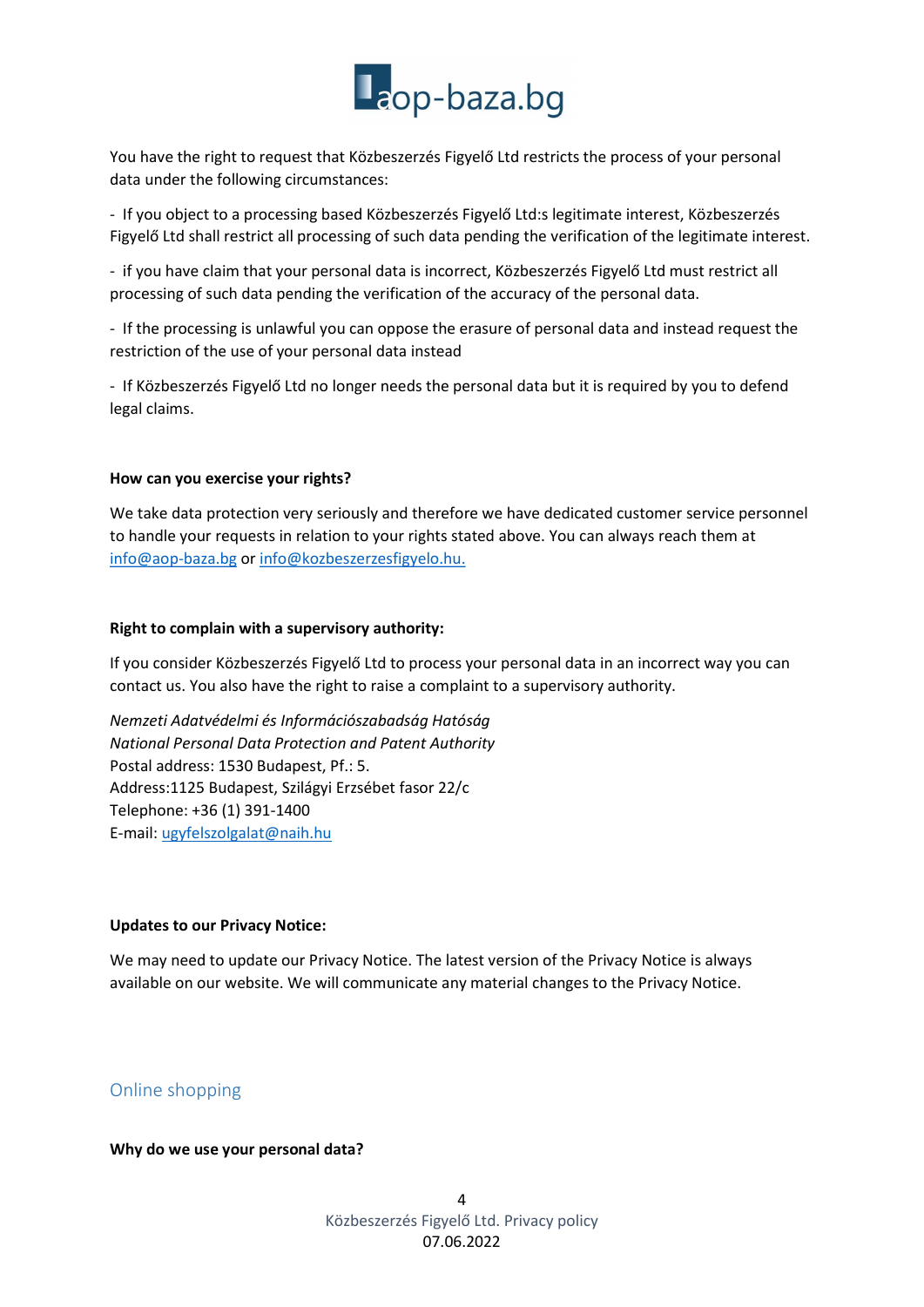We will use your personal data to manage your purchase online at Közbeszerzés Figyelő Ltd by processing your orders via our online services and send you notifications in the event of any problems with the delivery.

We will use your personal data to manage your payments.

We will also use your data in order to handle complaints.

Your personal data is being used to identify you and to confirm your address with external partners.

#### What types of personal data do we process?

We will process following categories of personal data

- contact information such as name, address, e-mail address and telephone number
- Payment information and payment history
- order information

If you have a aop-baza.bg account, we will also process your personal data submitted in relation to the account such as

- account ID
- shopping and order history

#### Who has access to your personal data?

Only the employees of Közbeszerzés Figyelő Ltd have the access to your data.

#### What is the legal ground to process your personal data?

The processing of your personal data is necessary for aop-baza.bg to fulfil the service of managing and delivering the ordered services to you.

#### How long do we save your data?

We will keep your data as long as you are an active customer. For customers with an account we will keep the personal data for 36 months after the last purchase.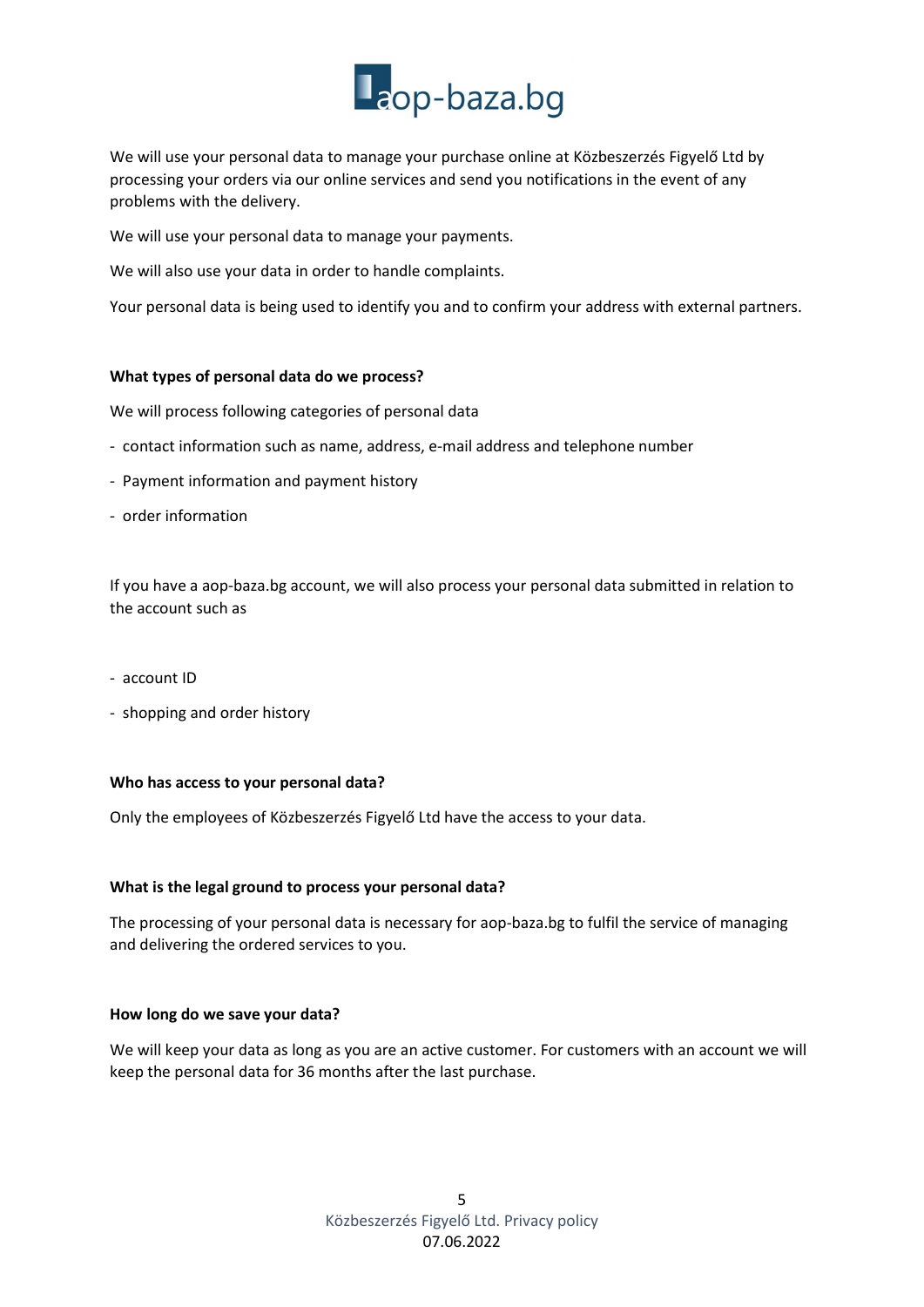

## Direct marketing

#### Why do we use your personal data?

We will use your personal data to send you marketing offers, information surveys and invitations through e-mails, text messages, phone calls.

In order to optimise your experience of aop-baza.bg we will provide you with relevant information, recommended products and send you personalised offers.

#### What types of personal data do we process?

We will process following categories of personal data

- contact information such as e-mail address, telephone number and postal code
- Name

If you have a aop-baza.bg account, we will also process your personal data submitted in relation to the account such as:

- Name
- address
- shopping and order history

#### Who has access to your personal data?

We never pass on, sell or swap your data for marketing purposes to third parties outside the Közbeszerzés Figyelő Ltd.

#### What is the legal ground to process your personal data?

The processing of your personal data is based on your consent when you agree to direct marketing.

#### Your right to withdraw your consent:

You have the right to withdraw your consent for the processing of your personal data at any time and also object to direct marketing.

When you do so, Közbeszerzés Figyelő Ltd won't be able to send you any further direct marketing offers or information based on your consent.

You can opt out from direct marketing by the following means: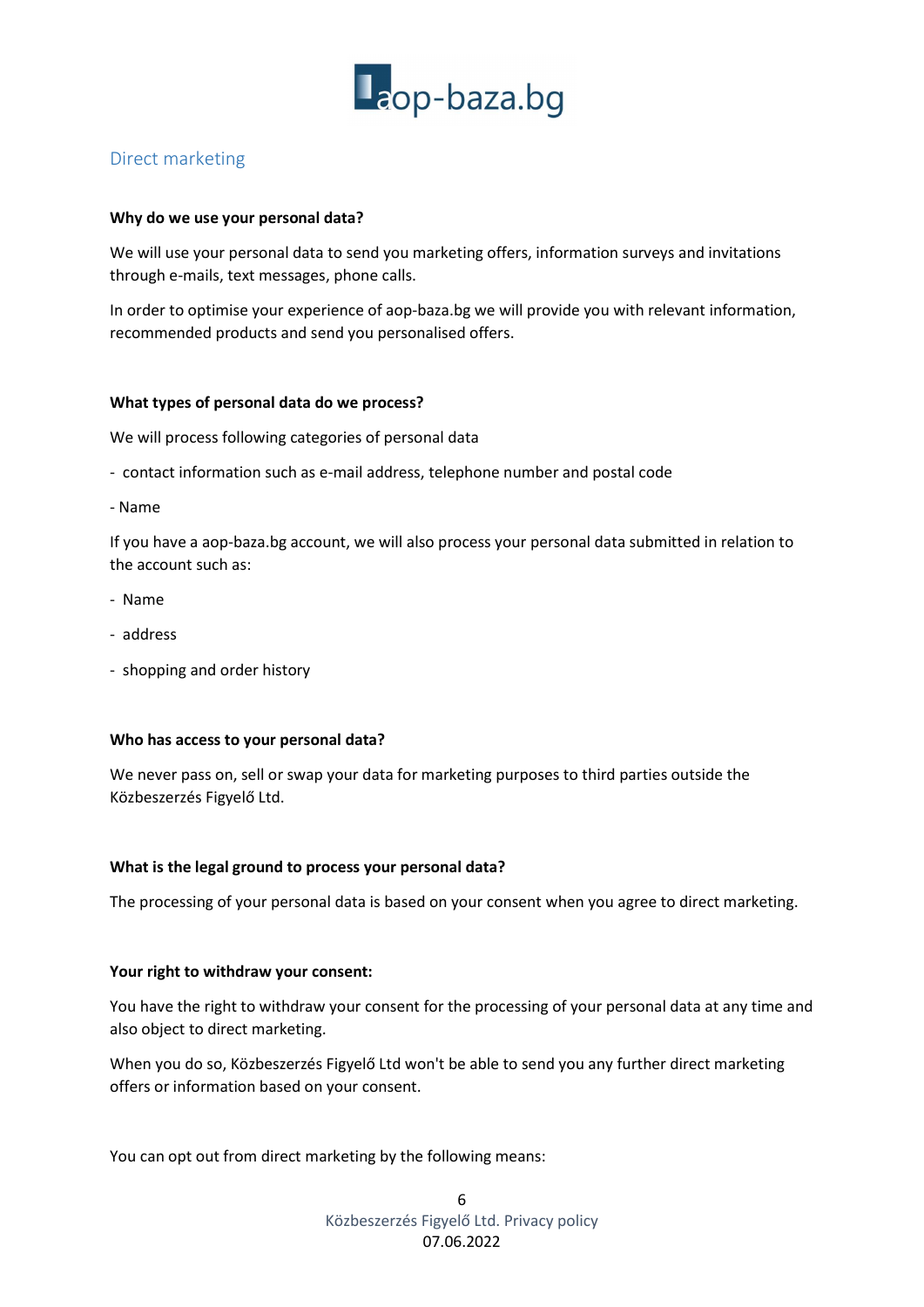

- following the instruction in each marketing post
- via e-mail at info@aop-baza.bg or info@kozbeszerzesfigyelo.hu

#### How long do we save your data?

We will keep your data for direct marketing until you withdraw your consent.

#### Customer service

#### Why do we use your personal data?

We will use your personal data to manage your queries, to handle complaints, product and technical support matters through e-mail, telephone and through social media.

#### What types of personal data do we process?

We will process any data you provide to us, including the following categories

- contact information such as name, address, e-mail address and telephone number
- Payment information and payment history
- order information
- Account number
- All correspondence in the matter

#### Who has access to your personal data?

Only the employees of Közbeszerzés Figyelő Ltd have the access to your data.

#### What is the legal ground to process your personal data?

The processing of your personal data is based on Your and Közbeszerzés Figyelő Ltd.'s legitimate interest.

#### How long do we keep your data?

We will keep your data for e-mails logs, correspondence and case management for 36 months.

#### Your right to object to processing based on legitimate interest:

7 Közbeszerzés Figyelő Ltd. Privacy policy 07.06.2022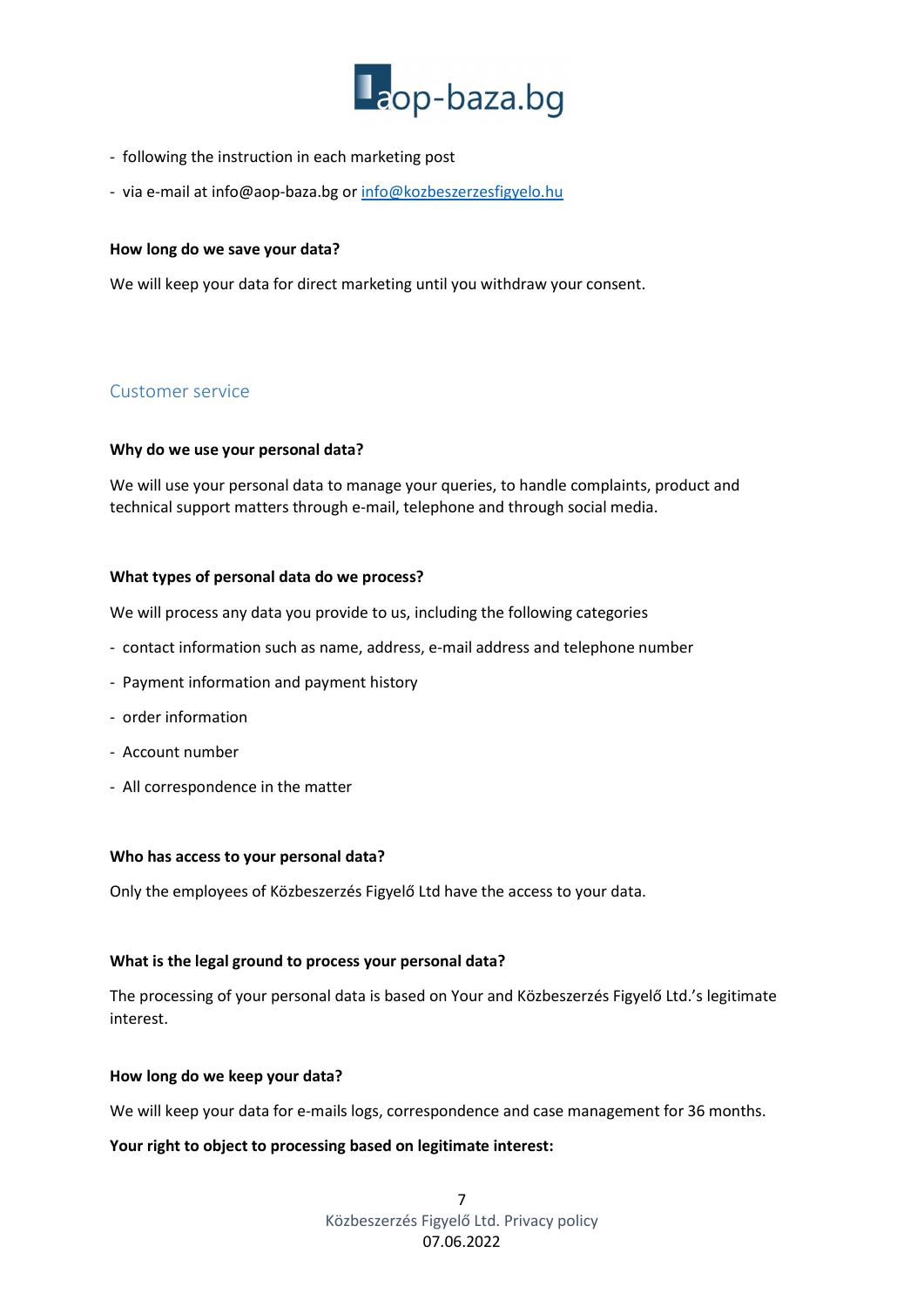You have the right to object to the processing of your personal data that is based on Közbeszerzés Figyelő Ltd's legitimate interest. Közbeszerzés Figyelő Ltd will not continue to process the personal data unless we can demonstrate a legitimate ground for the process which overrides your interest and rights or due to legal claims.

## Development and improvement

### Why do we use your personal data?

We will use data to evaluate, develop and improve our services, products and systems for all of our customers. For this purpose we will not analyse your data on an individual level.

This includes analysis to make our services more user-friendly, such as modifying the user interface in our digital channels and to improve IT systems in order to increase the security for our visitors and customers in general.

#### What types of personal data do we process?

We will process following categories of personal data if you have chosen to provide it to us:

- Customer number
- Country
- account settings

We will process the following categories of personal data if you have made a purchase:

- order history
- payment history

#### Who has access to your personal data?

Data that is forwarded to third parties, is only used to provide you with the services mentioned above. We use Google Analytics to analyse our customer online behaviour on a general level. More information

### What is the legal ground to process your personal data?

The processing of your personal data, to develop and improve our services and products, is based on our legitimate interest.

#### How long do we save your data?

We will keep your data for as long as you have an active aop-baza.bg account.

8 Közbeszerzés Figyelő Ltd. Privacy policy 07.06.2022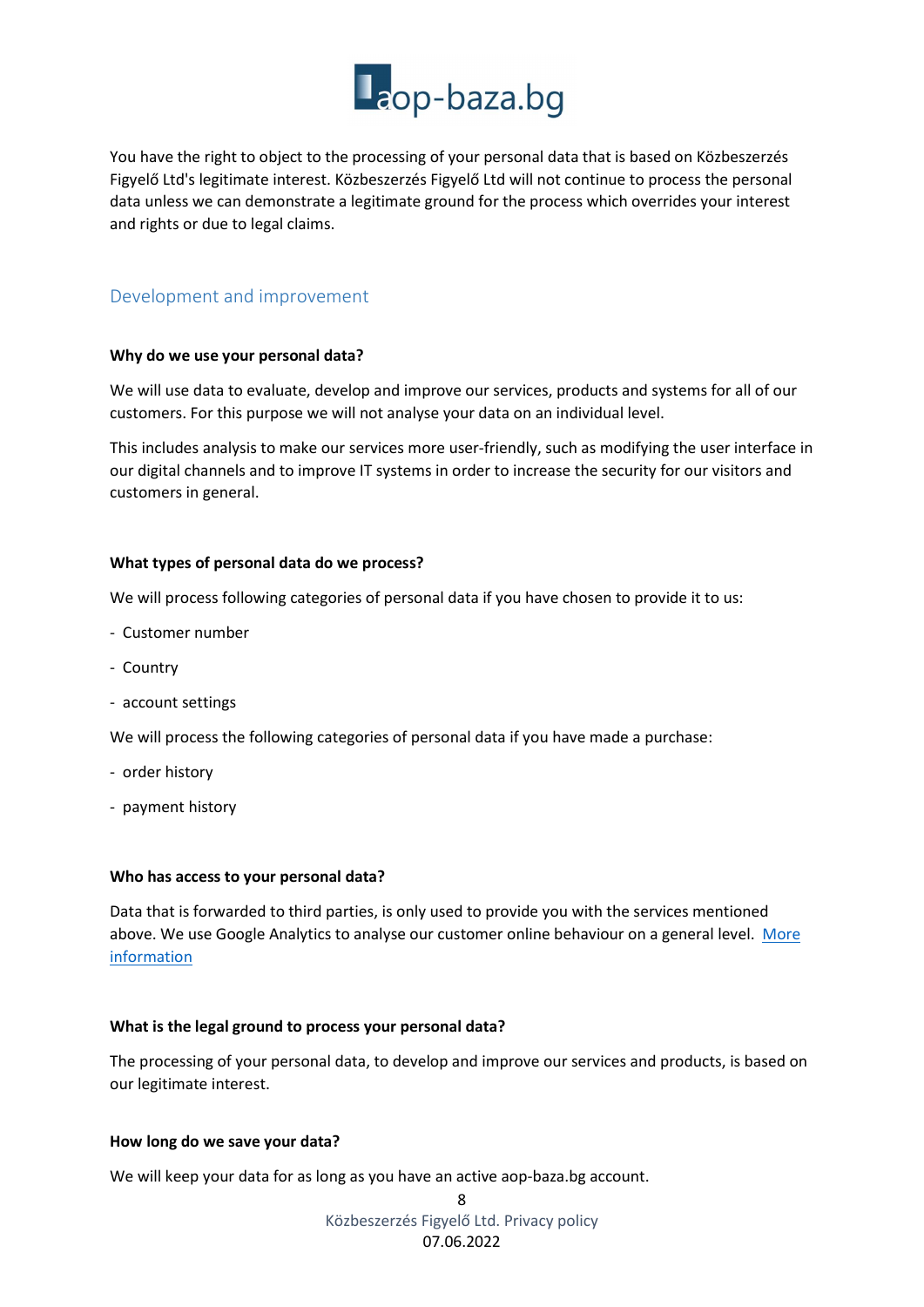

#### Your right to object to the processing of your data:

You have the right to object to the processing of your personal data that is based on Közbeszerzés Figyelő Ltd's legitimate interest, by contacting info@kozbeszerzesfigyelo.hu. Your account will then be deleted and we will not be able to carry out our services to you.

## Fulfilment of legal obligations

#### Why do we use your personal data?

We will use your personal data to comply with obligations in laws, court rulings and decisions from authorities.

This includes using your personal data to collect and verify accounting data to comply with our bookkeeping rules.

#### What types of personal data do we process?

We will process following categories of personal data

- Customer number
- Order number
- Name
- Postal address
- Transaction amount
- Transaction date

#### Who has access to your personal data?

We will share your personal data with IT companies that provide book-keeping system solutions.

#### What is the legal ground to process your personal data?

The processing of your personal data is necessary for Közbeszerzés Figyelő Ltd to fulfil its legal obligation.

#### How long do we save your data?